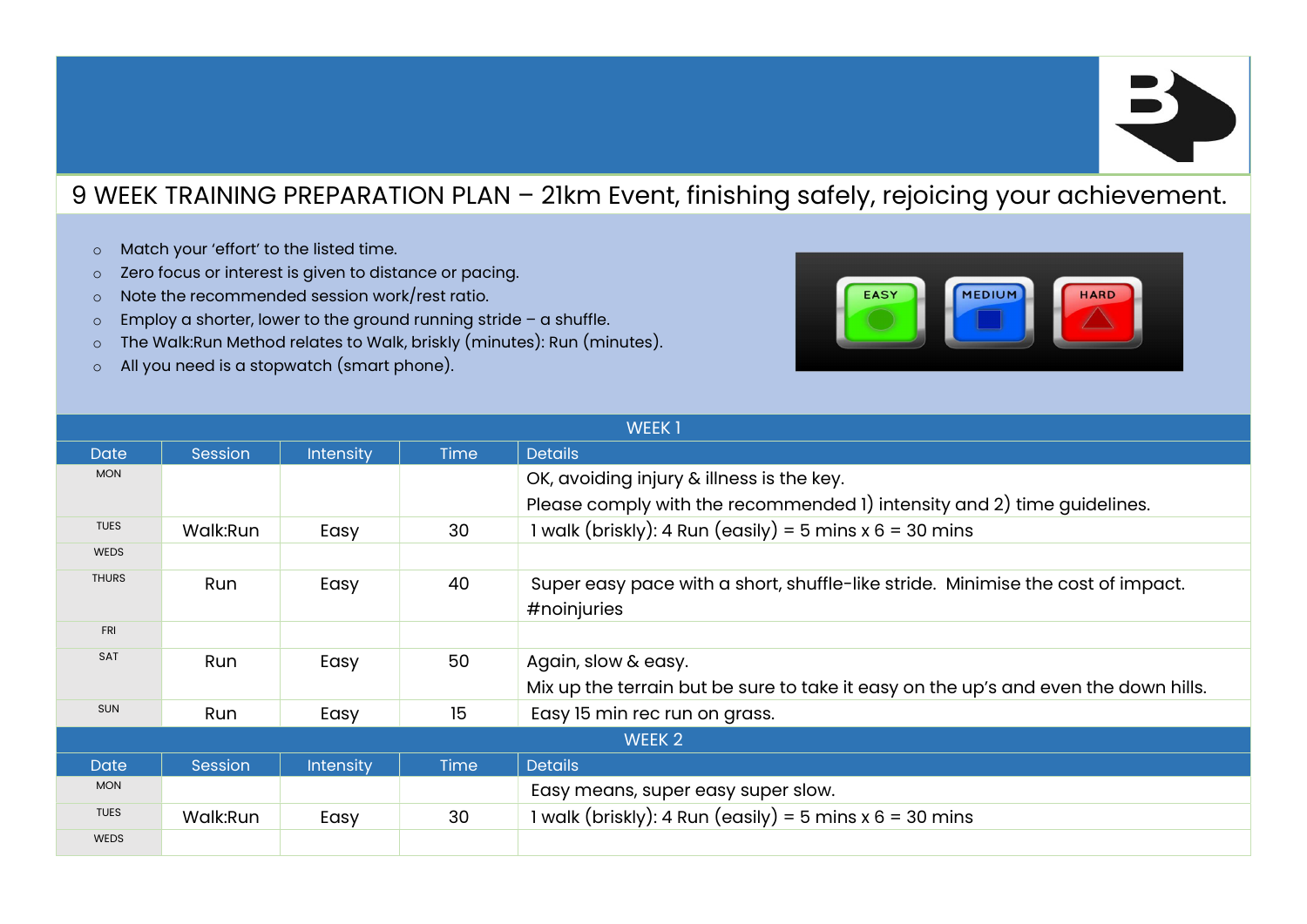| <b>THURS</b>      | Run      | Medium    | 40   | Your medium effort.                                                                                                |  |  |
|-------------------|----------|-----------|------|--------------------------------------------------------------------------------------------------------------------|--|--|
| <b>FRI</b>        |          |           |      |                                                                                                                    |  |  |
| SAT               | Run      | Easy      | 60   | Slow and easy, stopping only for a drink of water.                                                                 |  |  |
| <b>SUN</b>        | Run      | Easy      | 15   | Easy 15 min rec run on grass.                                                                                      |  |  |
|                   | WEEK 3   |           |      |                                                                                                                    |  |  |
| <b>Date</b>       | Session  | Intensity | Time | <b>Details</b>                                                                                                     |  |  |
| <b>MON</b>        |          |           |      | Easy means, super easy super slow.                                                                                 |  |  |
| <b>TUES</b>       | Walk:Run | Easy      | 40   | 1 walk (briskly): 4 Run (easily) = 5 mins x $8 = 40$ mins                                                          |  |  |
| <b>WEDS</b>       |          |           |      |                                                                                                                    |  |  |
| <b>THURS</b>      | Run      | Medium    | 40   | At your medium effort and no harder, throw in at least 20 minutes of hill running.                                 |  |  |
| <b>FRI</b>        |          |           |      |                                                                                                                    |  |  |
| SAT               | Run      | Easy      | 60   | Slow and easy, stopping only for a drink of water.                                                                 |  |  |
| <b>SUN</b>        | Run      | Easy      | 15   | Easy 15 min rec run on grass.                                                                                      |  |  |
|                   |          |           |      | WEEK 4                                                                                                             |  |  |
| <b>Date</b>       | Session  | Intensity | Time | <b>Details</b>                                                                                                     |  |  |
| <b>MON</b>        |          |           |      |                                                                                                                    |  |  |
| <b>TUES</b>       | Walk:Run | Medium    | 40   | 1 walk (briskly): 7 Run (easily) = 8 mins x $5 = 40$ mins                                                          |  |  |
| WEDS              |          |           |      |                                                                                                                    |  |  |
| <b>THURS</b>      | Run      | Medium    | 40   | Medium effort running hills.                                                                                       |  |  |
| <b>FRI</b>        |          |           |      |                                                                                                                    |  |  |
| SAT               | Run      | Easy      | 60   | Slow and easy, stopping only for a drink of water.                                                                 |  |  |
| <b>SUN</b>        | Run      | Easy      | 20   | Easy 20min rec run on grass.                                                                                       |  |  |
| WEEK <sub>5</sub> |          |           |      |                                                                                                                    |  |  |
| <b>Date</b>       | Session  | Intensity | Time | <b>Details</b>                                                                                                     |  |  |
| <b>MON</b>        |          |           |      |                                                                                                                    |  |  |
| <b>TUES</b>       | Run      | Easy/Hard | 40   | 5 easy: 5 hard = $10 \times 4$                                                                                     |  |  |
| <b>WEDS</b>       |          |           |      |                                                                                                                    |  |  |
| <b>THURS</b>      | Run      | Medium    | 40   | Medium effort running hills.                                                                                       |  |  |
| <b>FRI</b>        |          |           |      |                                                                                                                    |  |  |
| SAT               | Run      | Easy      | 70   | Super slow and easy, stopping only for a drink of water. This increasing session is all<br>about the time on feet. |  |  |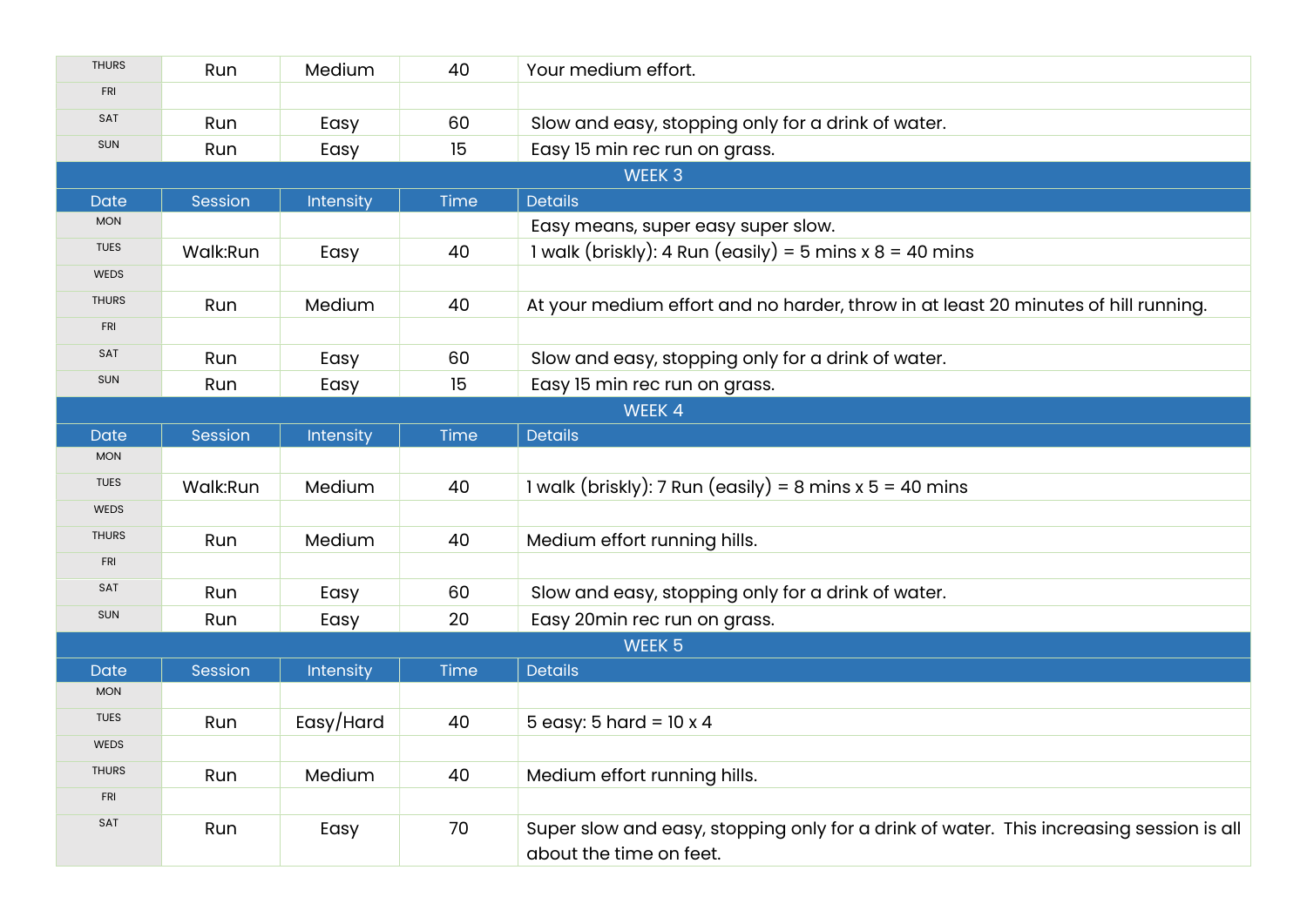| SUN          | Run     | Easy      | 20          | Easy 20min rec run on grass.                                                                                           |  |  |
|--------------|---------|-----------|-------------|------------------------------------------------------------------------------------------------------------------------|--|--|
| WEEK 6       |         |           |             |                                                                                                                        |  |  |
| Date         | Session | Intensity | <b>Time</b> | <b>Details</b>                                                                                                         |  |  |
| <b>MON</b>   |         |           |             |                                                                                                                        |  |  |
| <b>TUES</b>  | Run     | Easy/Hard | 40          | 5 easy: 5 hard = $10 \times 4$                                                                                         |  |  |
| <b>WEDS</b>  |         |           |             |                                                                                                                        |  |  |
| <b>THURS</b> | Run     | Medium    | 40          | Medium effort running hills.  Again, be super careful on the descents. Close up<br>your stride to limit over striding. |  |  |
| <b>FRI</b>   |         |           |             |                                                                                                                        |  |  |
| SAT          | Run     | Easy      | 80          | Easy does it - the goal here is to run home strongly, not dragging your feet.                                          |  |  |
| SUN          | Run     | Easy      | 20          | Easy 20min rec run on grass.                                                                                           |  |  |
|              | WEEK 7  |           |             |                                                                                                                        |  |  |
| <b>Date</b>  | Session | Intensity | Time        | <b>Details</b>                                                                                                         |  |  |
| <b>MON</b>   |         |           |             |                                                                                                                        |  |  |
| <b>TUES</b>  | Run     | Easy/Hard | 40          | 4 easy: 6 hard = $10 \times 4$                                                                                         |  |  |
| <b>WEDS</b>  |         |           |             |                                                                                                                        |  |  |
| <b>THURS</b> | Run     | Medium    | 50          | Medium effort running hills.                                                                                           |  |  |
| <b>FRI</b>   |         |           |             |                                                                                                                        |  |  |
| SAT          | Run     | Easy      | 100         | Even if it means walking intermittently, log the 100 minutes                                                           |  |  |
| <b>SUN</b>   | Run     | Easy      | 20          | Easy 20min rec run on grass.                                                                                           |  |  |
| WEEK 8       |         |           |             |                                                                                                                        |  |  |
| <b>Date</b>  | Session | Intensity | Time        | <b>Details</b>                                                                                                         |  |  |
| <b>MON</b>   |         |           |             |                                                                                                                        |  |  |
| <b>TUES</b>  | Run     | Easy/Hard | 40          | 4 easy: 6 hard = $10 \times 4$                                                                                         |  |  |
| <b>WEDS</b>  |         |           |             |                                                                                                                        |  |  |
| <b>THURS</b> | Run     | Medium    | 50          | Medium effort running hills.                                                                                           |  |  |
| <b>FRI</b>   |         |           |             |                                                                                                                        |  |  |
| SAT          | Run     | Easy      | 50          | Hold your form                                                                                                         |  |  |
| <b>SUN</b>   |         |           |             |                                                                                                                        |  |  |
| WEEK 9       |         |           |             |                                                                                                                        |  |  |
| Date         | Session | Intensity | Time        | <b>Details</b>                                                                                                         |  |  |